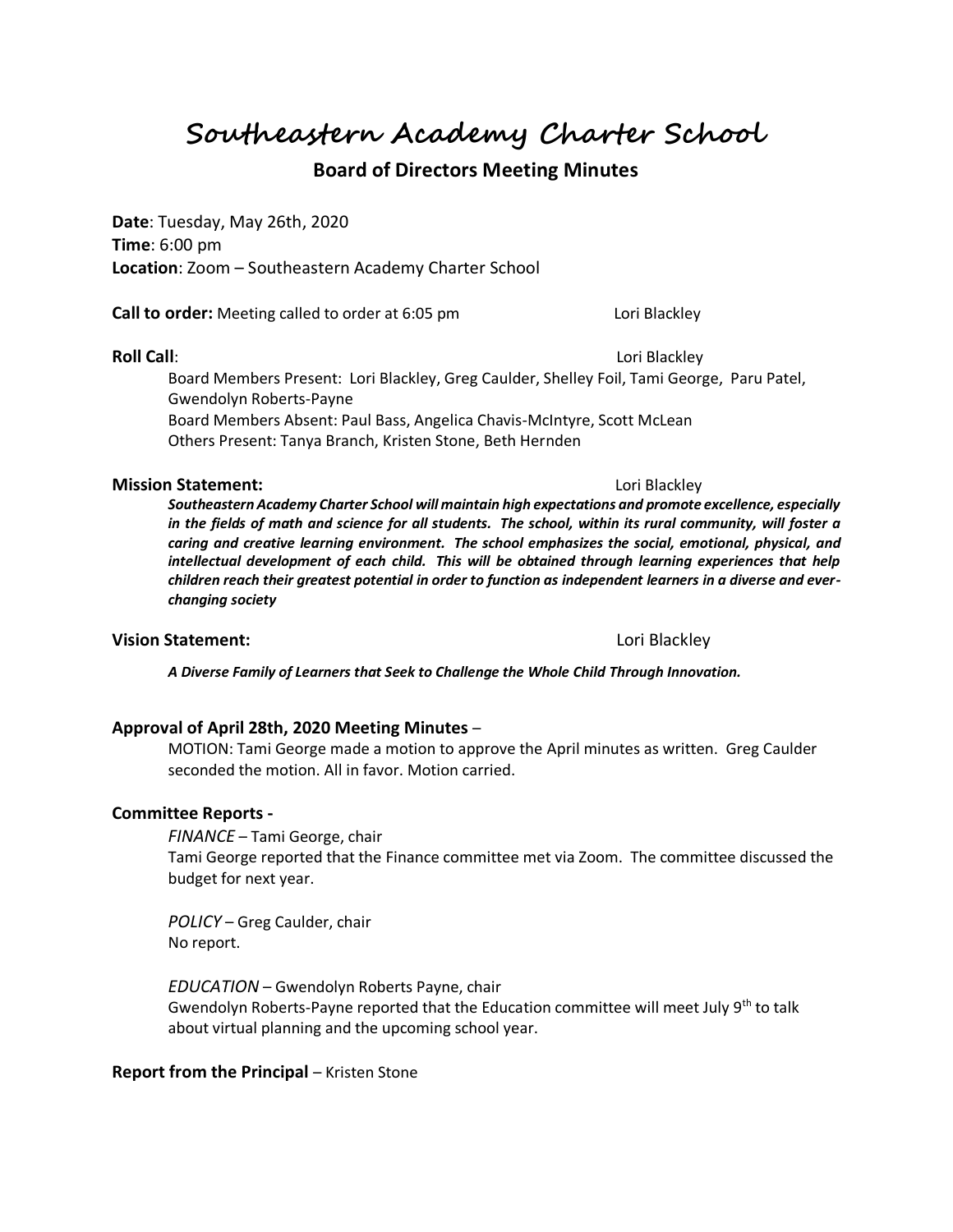- **1.** Lottery Updates All kindergarteners have confirmed their spot. The enrollment paperwork is due June 1st.
- **2.** Virtual Learning SeA must have a virtual learning plan in place. There are 15 required components for the plan. More guidance will come on June  $5<sup>th</sup>$ .
- **3.** Hiring Mrs. Stone recommended the following applicants for the following SeA staff positions:
	- A. 2<sup>nd</sup> Grade Teacher Assistant/Bus Driver Patricia Cromartie Formally worked with PSRC as a bus driver and as a substitute in the EC classroom
	- B. Computer Lab Teacher/K-5 Reading Coach Alyssa Price A former student teacher at SeA. Took over for Wanda Lynch as a teacher's assistant in 2<sup>nd</sup> grade for this past Spring semester. Mrs. Price is certified K-6.

MOTION: Gwendolyn Roberts-Payne made a motion that the SeA Board accept Mrs. Stone's recommendations of Ms. Cromartie for the 2<sup>nd</sup> Grade Teacher Assistant/Bus Driver position and Mrs. Alyssa Price for the Computer Lab Teacher/Reading Coach position. Seconded by Paru Patel. All in Favor. Motion Carried.

**4.** PPP Application Updates – SeA's application has been submitted. At this time, we have not received any information except that we are in the first phase. Unless we get the money in the next week or so, we will not be able to accept it because funds must be spent by June 30<sup>th</sup>.

### **Report from the Financial Secretary** – Tanya Branch, Financial Secretary

- 1. Financial Report A copy of the financials through April were emailed to all board members prior to the meeting. All remaining money has been allocated and will be spent prior to June 30<sup>th</sup>.
- 2. State Funds for Covid-19 Relief
	- a. Reimburse staff for internet use
	- b. Pay for janitorial staff and retirement
	- c. Supplies for deep cleaning of school

MOTION: Gwendolyn Roberts Payne made a motion that the board approve spending State Covid-19 Relief funds on staff internet, pay for Mrs. Terry, and deep cleaning supplies for the school. Seconded by Paru Patel. All in favor. Motion carried.

- 3. 2020-2021 Budget Budget reflects a 3% reduction in State funds. Approximately \$50,000 was cut from the budget. Planning on the same with Federal and local funds. MOTION: Gwendolyn Roberts Payne made a motion that the SeA Board approve the budget for the 2020-2021 school year. Seconded by Greg Caulder. All in favor. Motion carried.
- 4. Repairs None at this time.

#### **Other Business** –

Lori Blackley announced that she will stepping down from the board after the June meeting and that Shelley Foil has agreed to serve as Board Chair. Gwendolyn Roberts Payne agreed to serve as secretary.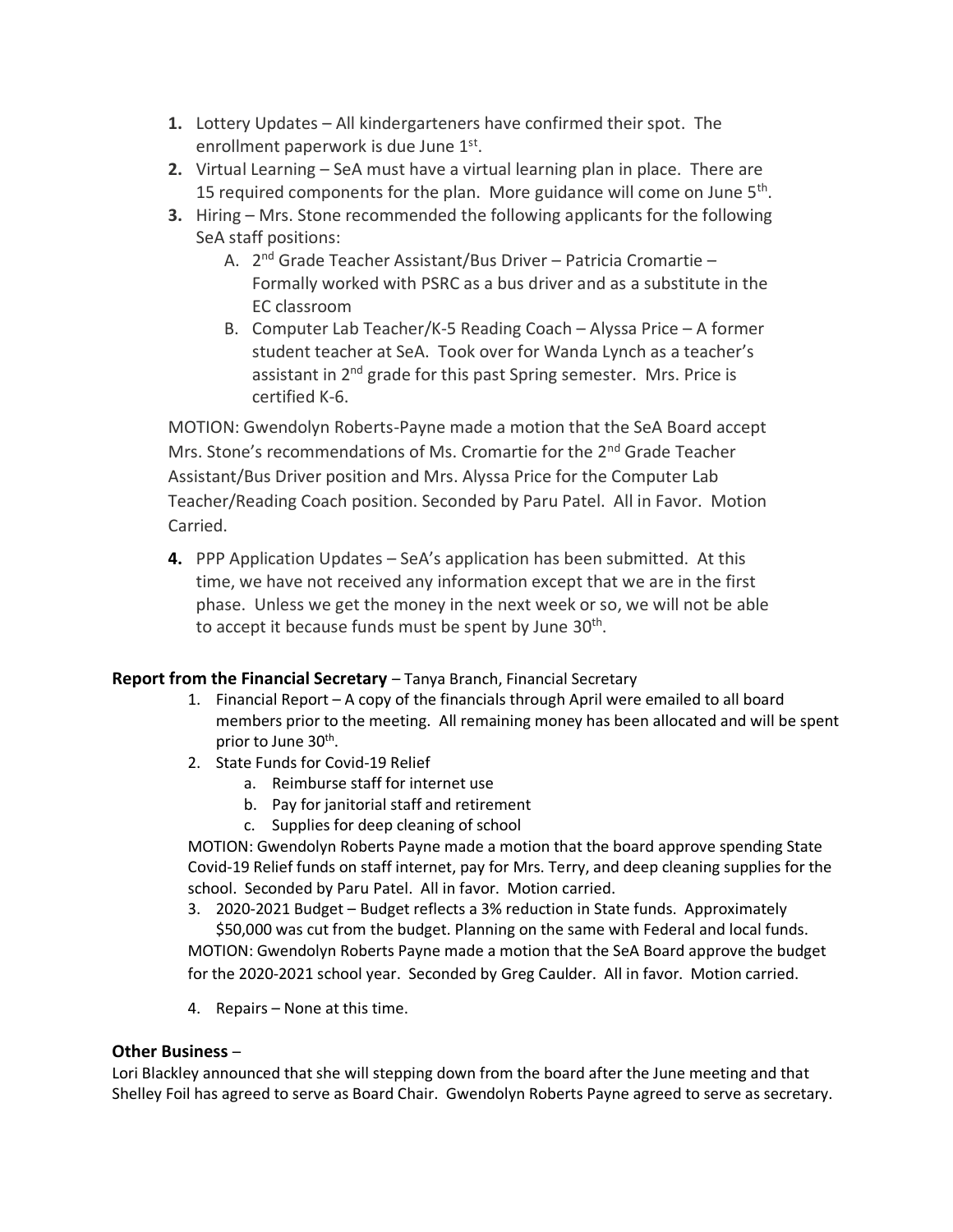Lori Blackley also stated that a committee will need to be formed to come up with ideas for a new board member. Shelley Foil, Greg Caulder and Tami George will make up the committee and report back at the June meeting.

**Adjournment** – MOTION: At 6:34 pm, Greg Caulder made a motion to adjourn the meeting. Seconded by Tami George. All in favor. Motion carried.

The SeA Board meeting was adjourned at 6:35 pm by Chairman, Lori Blackley.

Next meeting will be held on June 16<sup>h</sup>, 2020 at 6:00pm.